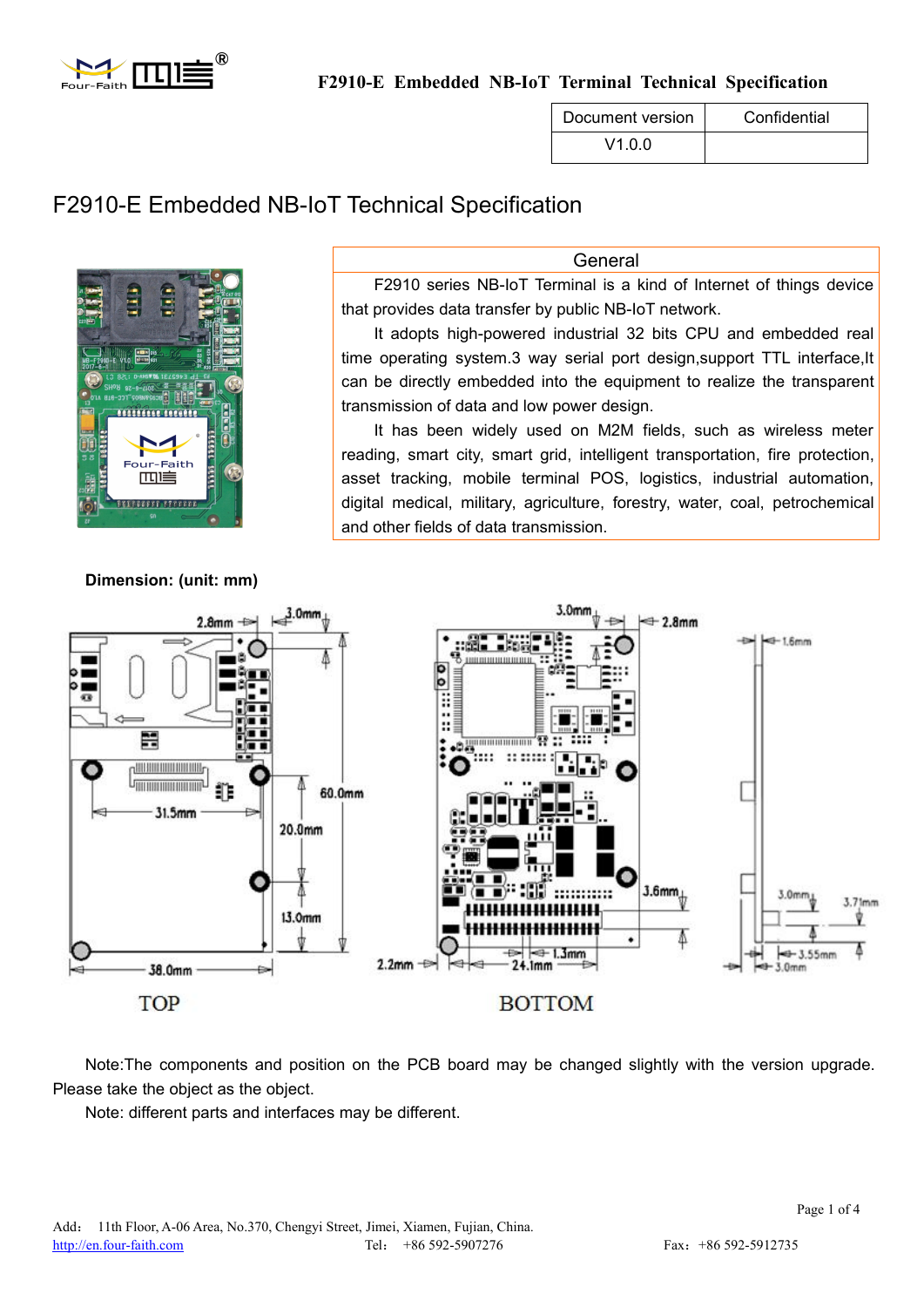

**---------------------------------------------------------------------------------------------------------------------------------**

## **Product Feature**

## **Design for Industrial Application**

- ◆ High-powered industrial NB-IoT module
- ♦ High-powered industrial 32 bits CPU
- ◆ Low power consumption design, save the power consumption maximum.
- ◆ Power range: DC 3.6~9V
- Working temperature range:-40~+75℃

## **Stability and Reliability**

- ♦ Support hardware and software WDT
- $\blacklozenge$  Support auto recovery mechanism, including online detect, auto redial when offline to make it always online
- ◆ SIM/UIM port: 15KV ESD protection
- Power port: reverse-voltage ,Overcurrent protection and overvoltage protection
- ♦ Fewer connectors and good seismic performance

## **Standard and Convenience**

- ◆ Providing a standard TTL interface.Can be directly embedded into the device
- ◆ Support intellectual mode, enter into communication state automatically when powered
- ◆ Provide management software for remote management
- Support several work modes
- ◆ Convenient system configuration and maintenance interface
- $\blacklozenge$  Support serial port upgrade, remote maintenance, device log expor
- ◆ The embedded installation is convenient, fast and convenient fixation

## **High-performance**

- Support multi data centers and it can support 5 data centers at the same time
- ◆ Design with standard UDP/COAP protocol stack,Support transparent data transmission
- $\blacklozenge$  A multi indicator light that can indicate a variety of system states
- ◆ The support of real-time serial read device, such as IMEI, SIM card, IP address, signal value etc

# **Product Specification**

**NB-IoT Specification**

**-------------------------------------------------------------------------------------------------------------------------**

| <b>Item</b>           | <b>Content</b> |
|-----------------------|----------------|
| F2910 NB-IoT Terminal |                |
|                       | B5: 850MHz     |
| Standard and Band     | B8: 900MHz     |
|                       | B20: 800MHz    |
| <b>Bandwidth</b>      | 100bps~100Kbps |
| TX power              | $23±1$ d $Br$  |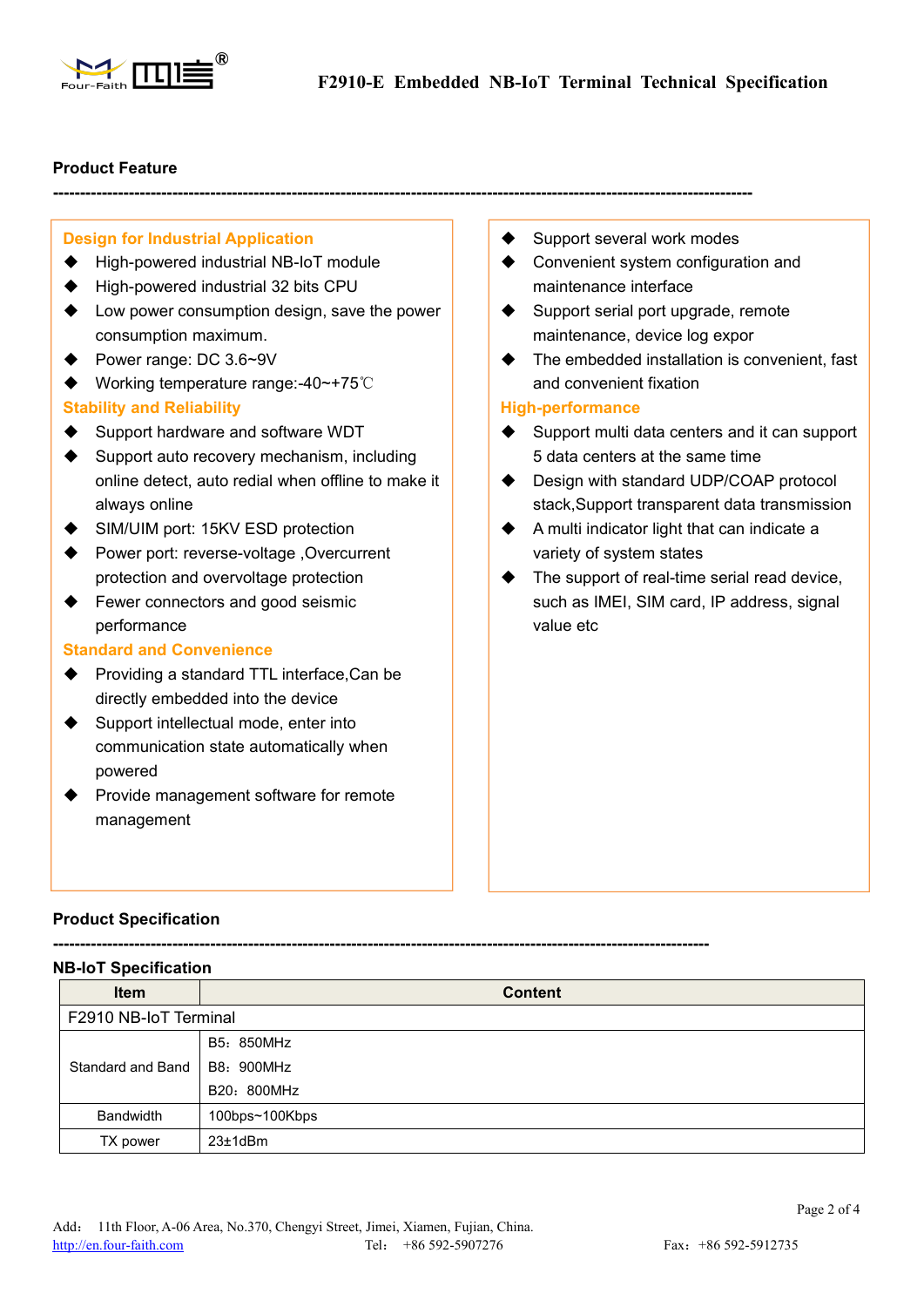

RX sensitivity | <-129dBm

# **Interface type**

|                       | Port number: 3 uart                                                       |  |
|-----------------------|---------------------------------------------------------------------------|--|
| Serial data interface | uart1: $TTL$                                                              |  |
|                       | uart $2:$ TTL                                                             |  |
|                       | uart $3:$ TTL                                                             |  |
|                       | Serial port form: $2 \times 20$ PIN 1.27 interval Female Header Connector |  |
|                       | Stop bits: $1 \times 2$                                                   |  |
|                       | Parity: none, even, odd, space                                            |  |
|                       | Baud rate: 110~230400 bps                                                 |  |
| Antenna interface     | Standard PIEX interface, 50 ohm                                           |  |
| SIM/UIM               | Standard user card interface, support 3V SIM/UIM card                     |  |
| Indicator             | "power"、"USIM card"、"run"、"Network status indication"                     |  |

#### **Power supply**

| <b>Item</b>           | <b>Content</b> |
|-----------------------|----------------|
| <b>Standard Power</b> | $\vert$ DC 5V  |
| Power range           | DC 3.6~9V      |

# **Consumption**

| <b>Working</b><br>condition | <b>Consumption</b> |              |
|-----------------------------|--------------------|--------------|
| Communication               | 25-30mA@5V         | 40-45mA@3.6V |
| Standby                     | 7-9mA@5V           | 12-14mA@3.6V |

## **Physical Characteristics**

| <b>Item</b>       | <b>Content</b>   |
|-------------------|------------------|
| Installation      | Embedded         |
| <b>Dimensions</b> | 60x38x12mm       |
| Weight            | 8.0 <sub>g</sub> |

## **Environmental Limits**

| <b>Item</b>                  | <b>Content</b>            |
|------------------------------|---------------------------|
| <b>Operating Temperature</b> | -35~+75°C(-31~+167°F)     |
| Storage Temperature          | $-40$ ~+85°C (-40~+185°F) |
| <b>Operating Humidity</b>    | 95% (unfreezing)          |